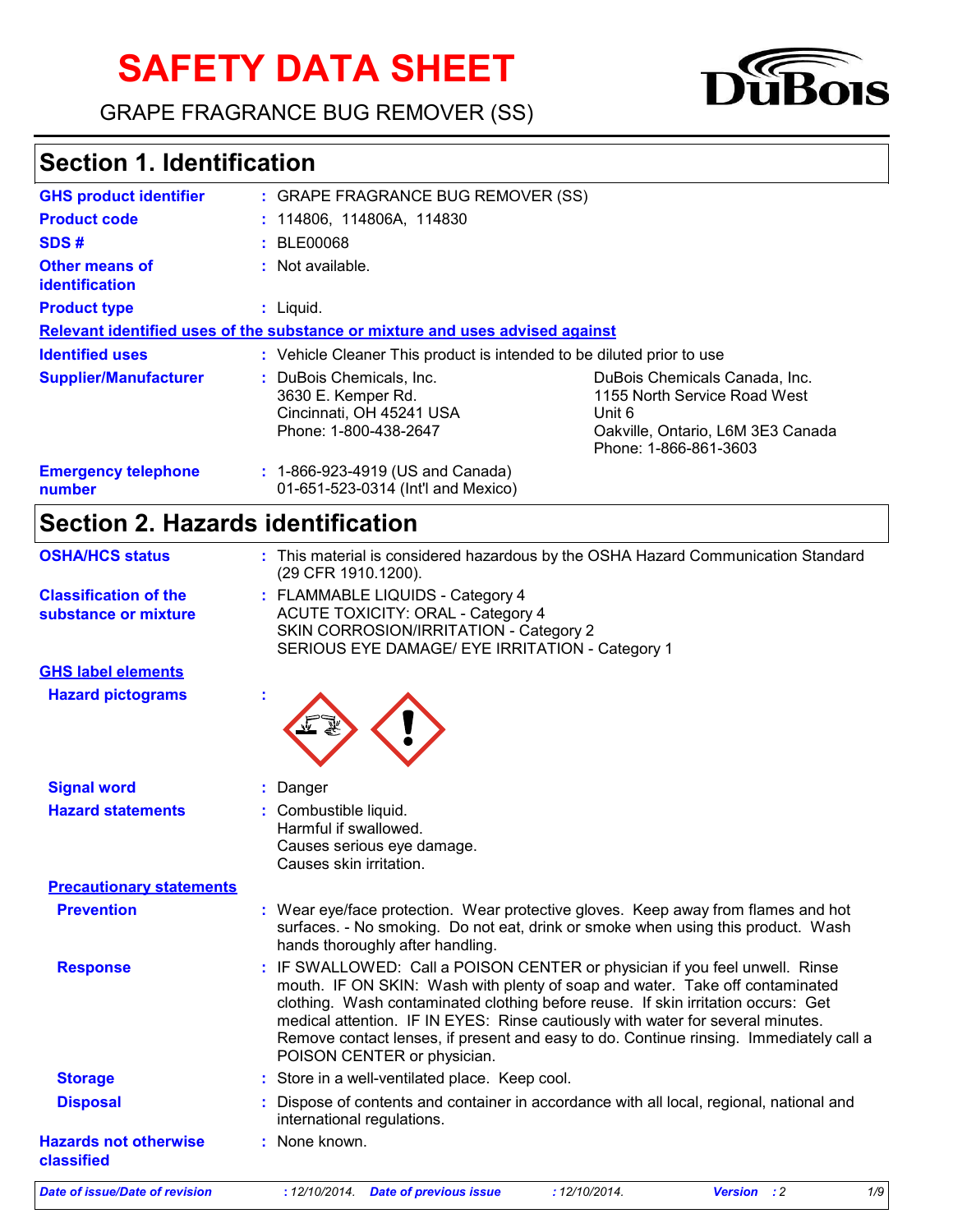### **Section 3. Composition/information on ingredients**

| <b>Ingredient name</b>                                                   | $\frac{9}{6}$ | <b>CAS number</b>   |
|--------------------------------------------------------------------------|---------------|---------------------|
| 2-butoxyethanol                                                          | 10 - 20       | 111-76-2            |
| Oxirane, polymer, monoalkyl ether                                        | 10 - 20       | <b>Trade Secret</b> |
| Imidazolium compounds, 1-[2-(2-carboxyethoxy)ethyl]-1(or 3)-             | $1 - 5$       | 68604-71-7          |
| (2-carboxyethyl)-4,5-dihydro-2-norcoco alkyl, hydroxides, disodium salts |               |                     |
| Cocamidopropyl betaine                                                   | $1 - 5$       | 61789-40-0          |

Any concentration shown as a range is to protect confidentiality or is due to batch variation.

**There are no additional ingredients present which, within the current knowledge of the supplier and in the concentrations applicable, are classified as hazardous to health or the environment and hence require reporting in this section.**

**Occupational exposure limits, if available, are listed in Section 8.**

#### **Section 4. First aid measures**

#### **Description of necessary first aid measures**

| <b>Eye contact</b>                                 | : Get medical attention immediately. Call a poison center or physician. Immediately flush<br>eyes with plenty of water, occasionally lifting the upper and lower eyelids. Check for and<br>remove any contact lenses. Continue to rinse for at least 10 minutes. Chemical burns<br>must be treated promptly by a physician.                                                                                                                                                                                                                                                                                                                                                                                                                                                                                                                                                                                  |
|----------------------------------------------------|--------------------------------------------------------------------------------------------------------------------------------------------------------------------------------------------------------------------------------------------------------------------------------------------------------------------------------------------------------------------------------------------------------------------------------------------------------------------------------------------------------------------------------------------------------------------------------------------------------------------------------------------------------------------------------------------------------------------------------------------------------------------------------------------------------------------------------------------------------------------------------------------------------------|
| <b>Inhalation</b>                                  | : Get medical attention immediately. Call a poison center or physician. Remove victim to<br>fresh air and keep at rest in a position comfortable for breathing. If it is suspected that<br>fumes are still present, the rescuer should wear an appropriate mask or self-contained<br>breathing apparatus. If not breathing, if breathing is irregular or if respiratory arrest<br>occurs, provide artificial respiration or oxygen by trained personnel. It may be<br>dangerous to the person providing aid to give mouth-to-mouth resuscitation. If<br>unconscious, place in recovery position and get medical attention immediately. Maintain<br>an open airway. Loosen tight clothing such as a collar, tie, belt or waistband. In case of<br>inhalation of decomposition products in a fire, symptoms may be delayed. The exposed<br>person may need to be kept under medical surveillance for 48 hours. |
| <b>Skin contact</b>                                | : Get medical attention immediately. Call a poison center or physician. Flush<br>contaminated skin with plenty of water. Remove contaminated clothing and shoes.<br>Wash contaminated clothing thoroughly with water before removing it, or wear gloves.<br>Continue to rinse for at least 10 minutes. Chemical burns must be treated promptly by a<br>physician. Wash clothing before reuse. Clean shoes thoroughly before reuse.                                                                                                                                                                                                                                                                                                                                                                                                                                                                           |
| <b>Ingestion</b>                                   | : Get medical attention immediately. Call a poison center or physician. Wash out mouth<br>with water. Remove dentures if any. Remove victim to fresh air and keep at rest in a<br>position comfortable for breathing. If material has been swallowed and the exposed<br>person is conscious, give small quantities of water to drink. Stop if the exposed person<br>feels sick as vomiting may be dangerous. Do not induce vomiting unless directed to do<br>so by medical personnel. If vomiting occurs, the head should be kept low so that vomit<br>does not enter the lungs. Chemical burns must be treated promptly by a physician.<br>Never give anything by mouth to an unconscious person. If unconscious, place in<br>recovery position and get medical attention immediately. Maintain an open airway.<br>Loosen tight clothing such as a collar, tie, belt or waistband.                          |
| Most important symptoms/effects, acute and delayed |                                                                                                                                                                                                                                                                                                                                                                                                                                                                                                                                                                                                                                                                                                                                                                                                                                                                                                              |
| <b>Potential acute health effects</b>              |                                                                                                                                                                                                                                                                                                                                                                                                                                                                                                                                                                                                                                                                                                                                                                                                                                                                                                              |
| Eye contact                                        | : Causes serious eye damage.                                                                                                                                                                                                                                                                                                                                                                                                                                                                                                                                                                                                                                                                                                                                                                                                                                                                                 |

| <b>Inhalation</b>                   | : May give off gas, vapor or dust that is very irritating or corrosive to the respiratory<br>system. Exposure to decomposition products may cause a health hazard. Serious<br>effects may be delayed following exposure. |
|-------------------------------------|--------------------------------------------------------------------------------------------------------------------------------------------------------------------------------------------------------------------------|
| <b>Skin contact</b>                 | : Causes skin irritation.                                                                                                                                                                                                |
| <b>Ingestion</b>                    | : Harmful if swallowed. May cause burns to mouth, throat and stomach.                                                                                                                                                    |
| <b>Over-exposure signs/symptoms</b> |                                                                                                                                                                                                                          |

*Date of issue/Date of revision* **:** *12/10/2014. Date of previous issue : 12/10/2014. Version : 2 2/9*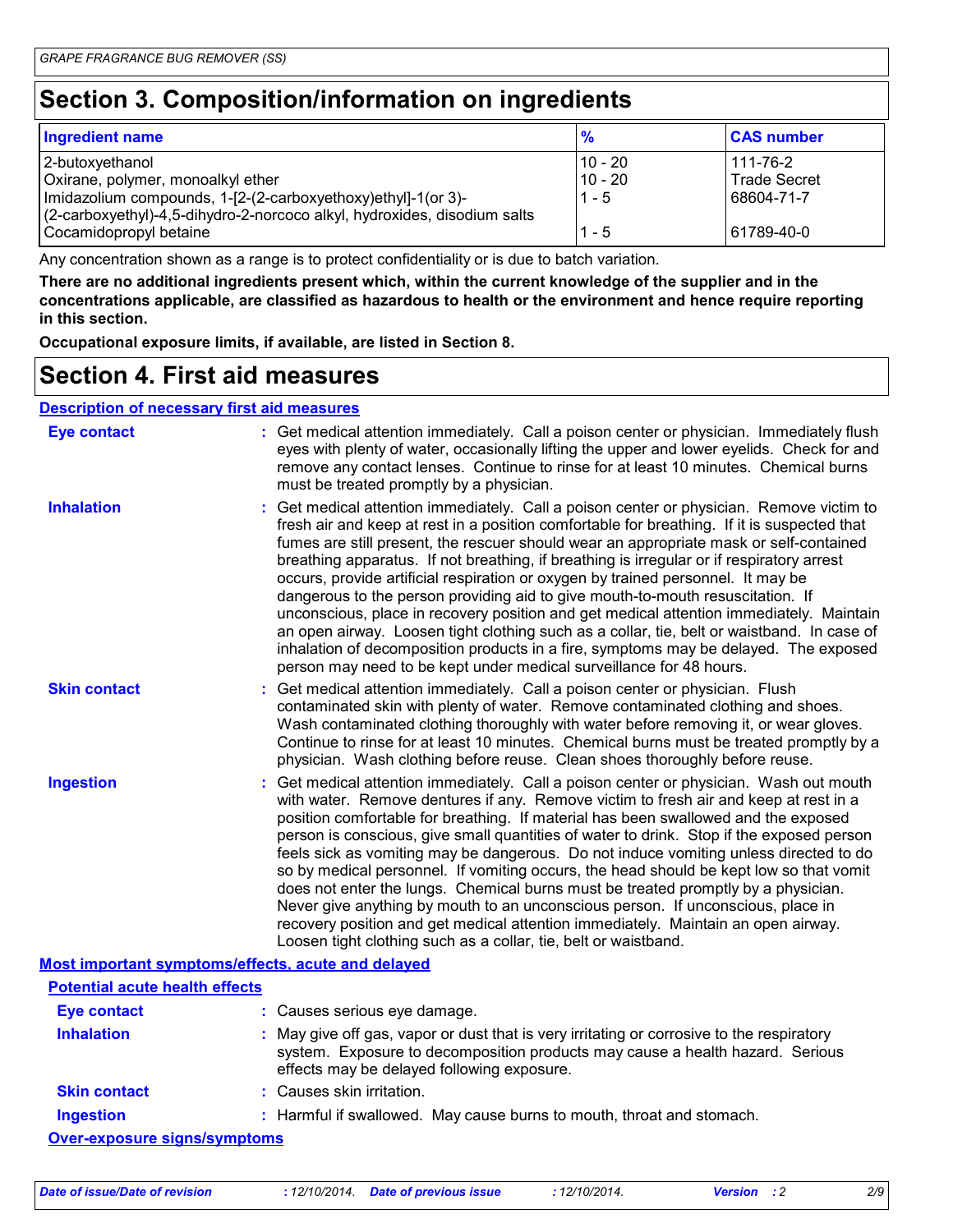### **Section 4. First aid measures**

| <b>Eye contact</b>                         | : Adverse symptoms may include the following:<br>pain<br>watering<br>redness                                                                                             |
|--------------------------------------------|--------------------------------------------------------------------------------------------------------------------------------------------------------------------------|
| <b>Inhalation</b>                          | : No specific data.                                                                                                                                                      |
| <b>Skin contact</b>                        | : Adverse symptoms may include the following:<br>pain or irritation<br>redness<br>blistering may occur                                                                   |
| <b>Ingestion</b>                           | : Adverse symptoms may include the following:<br>stomach pains                                                                                                           |
|                                            | Indication of immediate medical attention and special treatment needed, if necessary                                                                                     |
| <b>Notes to physician</b>                  | : In case of inhalation of decomposition products in a fire, symptoms may be delayed.<br>The exposed person may need to be kept under medical surveillance for 48 hours. |
| <b>Specific treatments</b>                 | : No specific treatment.                                                                                                                                                 |
| See toxicological information (Section 11) |                                                                                                                                                                          |

### **Section 5. Fire-fighting measures**

| <b>Extinguishing media</b>                               |                                                                                                                                                                                                               |
|----------------------------------------------------------|---------------------------------------------------------------------------------------------------------------------------------------------------------------------------------------------------------------|
| <b>Suitable extinguishing</b><br>media                   | : Use dry chemical, $CO2$ , water spray (fog) or foam.                                                                                                                                                        |
| Unsuitable extinguishing<br>media                        | : Do not use water jet.                                                                                                                                                                                       |
| <b>Specific hazards arising</b><br>from the chemical     | : Combustible liquid. In a fire or if heated, a pressure increase will occur and the<br>container may burst, with the risk of a subsequent explosion. Runoff to sewer may<br>create fire or explosion hazard. |
| <b>Hazardous thermal</b><br>decomposition products       | : Decomposition products may include the following materials:<br>carbon dioxide<br>carbon monoxide<br>nitrogen oxides                                                                                         |
| <b>Special protective</b><br>equipment for fire-fighters | : Fire-fighters should wear appropriate protective equipment and self-contained breathing<br>apparatus (SCBA) with a full face-piece operated in positive pressure mode.                                      |

### **Section 6. Accidental release measures**

| <b>Personal precautions</b>      | : No action shall be taken involving any personal risk or without suitable training.<br>Evacuate surrounding areas. Keep unnecessary and unprotected personnel from<br>entering. Do not touch or walk through spilled material. Shut off all ignition sources.<br>No flares, smoking or flames in hazard area. Do not breathe vapor or mist. Provide<br>adequate ventilation. Wear appropriate respirator when ventilation is inadequate. Put<br>on appropriate personal protective equipment. |
|----------------------------------|------------------------------------------------------------------------------------------------------------------------------------------------------------------------------------------------------------------------------------------------------------------------------------------------------------------------------------------------------------------------------------------------------------------------------------------------------------------------------------------------|
| <b>Environmental precautions</b> | : Avoid dispersal of spilled material and runoff and contact with soil, waterways, drains<br>and sewers. Inform the relevant authorities if the product has caused environmental<br>pollution (sewers, waterways, soil or air).                                                                                                                                                                                                                                                                |
| <b>Methods for cleaning up</b>   |                                                                                                                                                                                                                                                                                                                                                                                                                                                                                                |
| <b>Small spill</b>               | : Stop leak if without risk. Move containers from spill area. Use spark-proof tools and<br>explosion-proof equipment. Dilute with water and mop up if water-soluble. Alternatively,<br>or if water-insoluble, absorb with an inert dry material and place in an appropriate waste<br>disposal container. Dispose of via a licensed waste disposal contractor.                                                                                                                                  |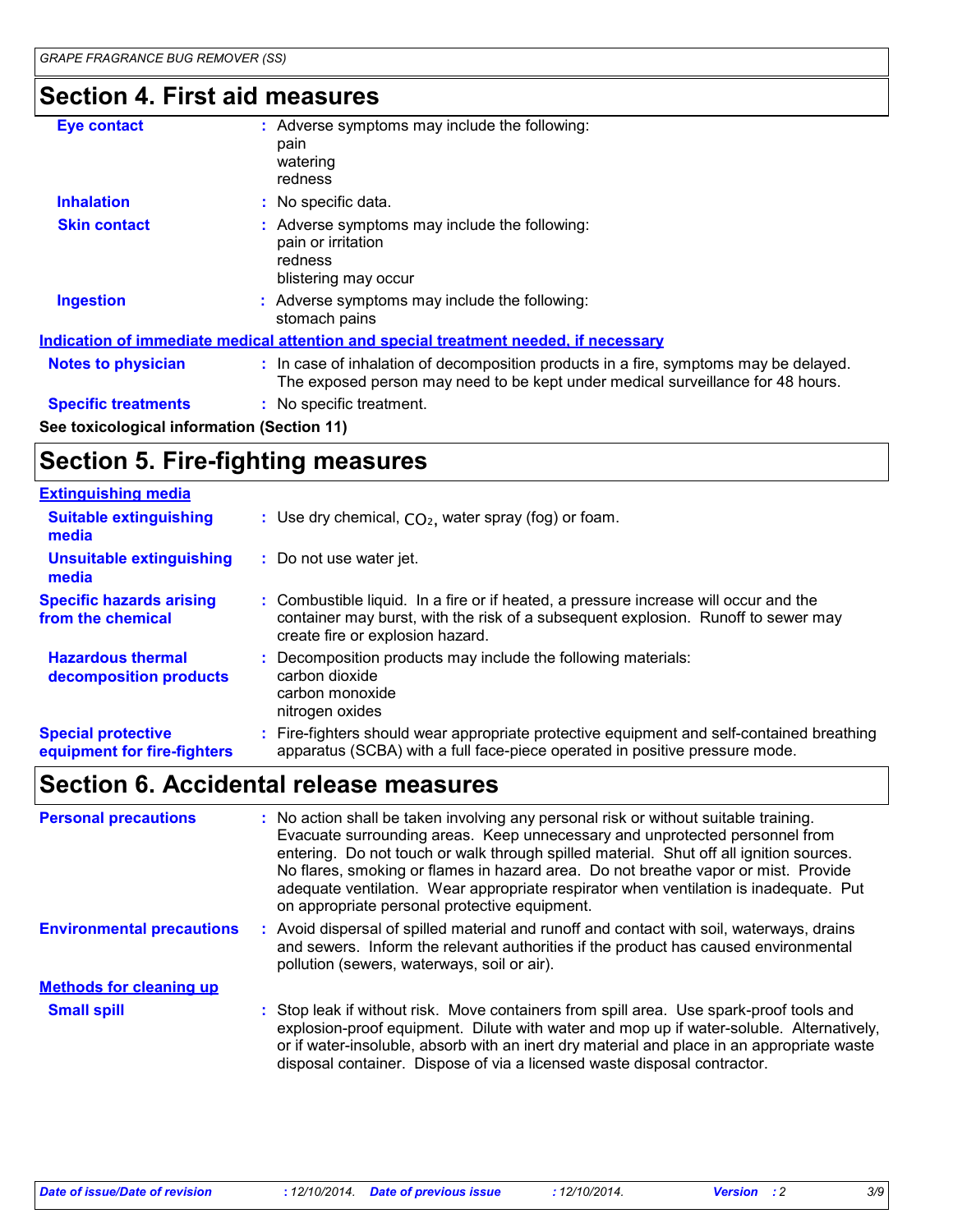#### **Section 6. Accidental release measures**

#### **Large spill :**

Stop leak if without risk. Move containers from spill area. Use spark-proof tools and explosion-proof equipment. Approach release from upwind. Prevent entry into sewers, water courses, basements or confined areas. Wash spillages into an effluent treatment plant or proceed as follows. Contain and collect spillage with non-combustible, absorbent material e.g. sand, earth, vermiculite or diatomaceous earth and place in container for disposal according to local regulations (see Section 13). Dispose of via a licensed waste disposal contractor. Contaminated absorbent material may pose the same hazard as the spilled product. Note: see Section 1 for emergency contact information and Section 13 for waste disposal.

#### **Section 7. Handling and storage**

**Handling** entries a metal on appropriate personal protective equipment (see Section 8). Do not get in eyes or and on skin or clothing. Do not breathe vapor or mist. Do not ingest. Use only with adequate ventilation. Wear appropriate respirator when ventilation is inadequate. Do not enter storage areas and confined spaces unless adequately ventilated. Keep in the original container or an approved alternative made from a compatible material, kept tightly closed when not in use. Store and use away from heat, sparks, open flame or any other ignition source. Use explosion-proof electrical (ventilating, lighting and material handling) equipment. Use only non-sparking tools. Empty containers retain product residue and can be hazardous. Do not reuse container.

**Storage** Store in accordance with local regulations. Store in a segregated and approved area. Store in original container protected from direct sunlight in a dry, cool and well-ventilated area, away from incompatible materials (see Section 10) and food and drink. Store locked up. Eliminate all ignition sources. Separate from oxidizing materials. Keep container tightly closed and sealed until ready for use. Containers that have been opened must be carefully resealed and kept upright to prevent leakage. Do not store in unlabeled containers. Use appropriate containment to avoid environmental contamination.

#### **Section 8. Exposure controls/personal protection**

#### **Control parameters**

#### **Occupational exposure limits**

| <b>Ingredient name</b>      | CAS#                                                                                                                                                                                                                                                                                                                                                                                              | <b>ACGIH</b>         | <b>OSHA</b>                                                    | <b>Mexico</b>                                                                                                                                                      |  |
|-----------------------------|---------------------------------------------------------------------------------------------------------------------------------------------------------------------------------------------------------------------------------------------------------------------------------------------------------------------------------------------------------------------------------------------------|----------------------|----------------------------------------------------------------|--------------------------------------------------------------------------------------------------------------------------------------------------------------------|--|
| 2-butoxyethanol             | 111-76-2                                                                                                                                                                                                                                                                                                                                                                                          | TWA: 20 ppm 8 hours. | TWA: 50 ppm 8 hours.<br>TWA: 240 mg/m <sup>3</sup> 8<br>hours. | LMPE-PPT: 26 ppm 8<br>hours.<br>LMPE-PPT: $120$ mg/m <sup>3</sup><br>8 hours.<br>LMPE-CT: $360$ mg/m <sup>3</sup><br>15 minutes.<br>LMPE-CT: 75 ppm 15<br>minutes. |  |
| <b>Engineering measures</b> | : Use only with adequate ventilation. Use process enclosures, local exhaust ventilation or<br>other engineering controls to keep worker exposure to airborne contaminants below any<br>recommended or statutory limits. The engineering controls also need to keep gas,<br>vapor or dust concentrations below any lower explosive limits. Use explosion-proof<br>ventilation equipment.           |                      |                                                                |                                                                                                                                                                    |  |
| <b>Hygiene measures</b>     | : Wash hands, forearms and face thoroughly after handling chemical products, before<br>eating, smoking and using the lavatory and at the end of the working period.<br>Appropriate techniques should be used to remove potentially contaminated clothing.<br>Wash contaminated clothing before reusing. Ensure that eyewash stations and safety<br>showers are close to the workstation location. |                      |                                                                |                                                                                                                                                                    |  |
| <b>Personal protection</b>  |                                                                                                                                                                                                                                                                                                                                                                                                   |                      |                                                                |                                                                                                                                                                    |  |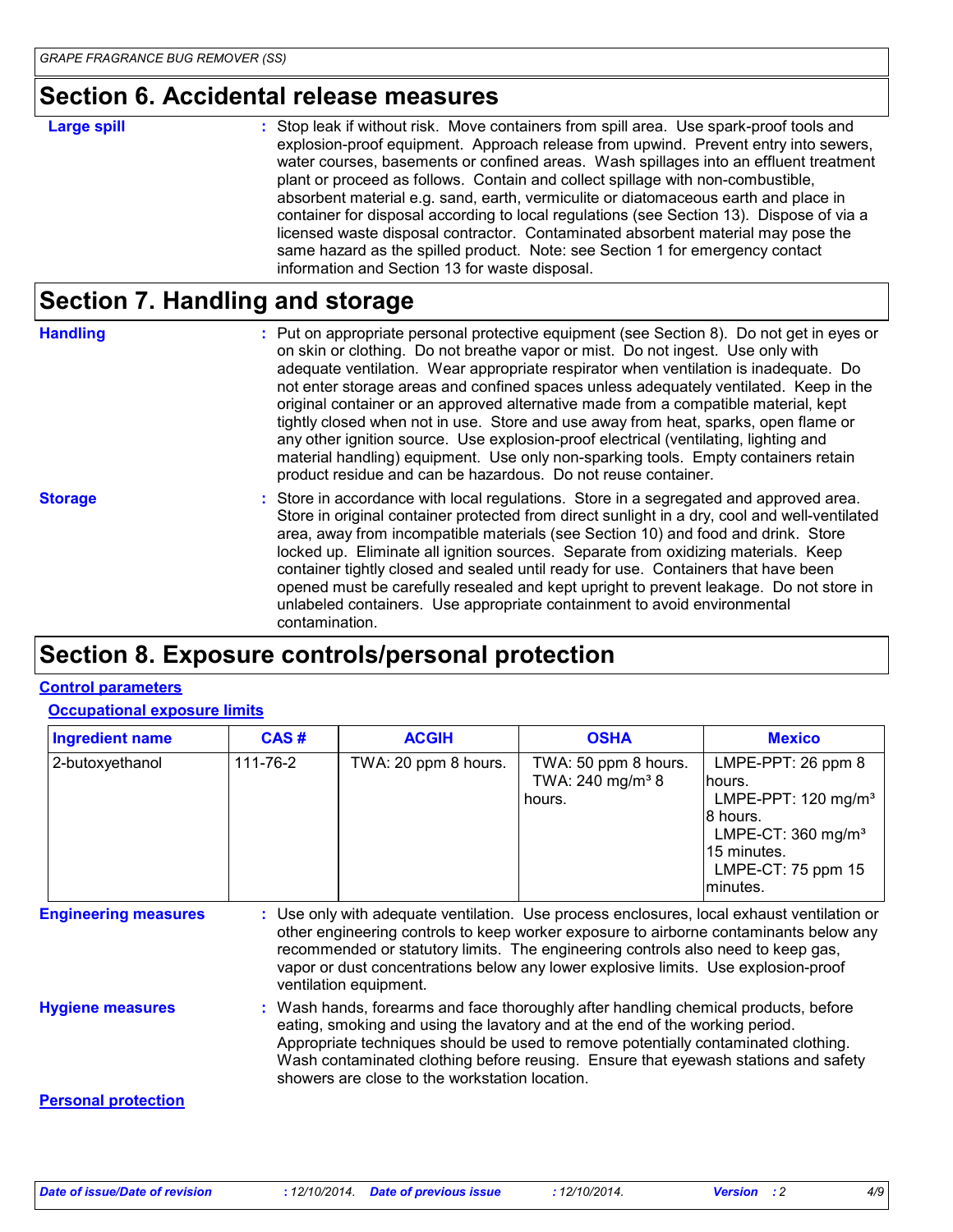## **Section 8. Exposure controls/personal protection**

| <b>Respiratory</b>                                   | : If a risk assessment indicates this is necessary, use a properly fitted, air-purifying or<br>airfed respirator complying with an approved standard. Respirator selection must be<br>based on known or anticipated exposure levels, the hazards of the product and the safe<br>working limits of the selected respirator.      |
|------------------------------------------------------|---------------------------------------------------------------------------------------------------------------------------------------------------------------------------------------------------------------------------------------------------------------------------------------------------------------------------------|
| <b>Hands</b>                                         | : Chemical-resistant, impervious gloves complying with an approved standard should be<br>worn at all times when handling chemical products if a risk assessment indicates this is<br>necessary.                                                                                                                                 |
| <b>Eyes</b>                                          | : Safety eyewear complying with an approved standard should be used when a risk<br>assessment indicates this is necessary to avoid exposure to liquid splashes, mists,<br>gases or dusts. Recommended: splash goggles                                                                                                           |
| <b>Skin</b>                                          | : Personal protective equipment for the body should be selected based on the task being<br>performed and the risks involved and should be approved by a specialist before<br>handling this product.                                                                                                                             |
| <b>Environmental exposure</b><br><b>controls</b>     | : Emissions from ventilation or work process equipment should be checked to ensure<br>they comply with the requirements of environmental protection legislation. In some<br>cases, fume scrubbers, filters or engineering modifications to the process equipment<br>will be necessary to reduce emissions to acceptable levels. |
| <b>Personal protective</b><br>equipment (Pictograms) |                                                                                                                                                                                                                                                                                                                                 |

## **Section 9. Physical and chemical properties**

#### **Appearance**

| <u>Appearance</u>                                 |                                                                                                                             |
|---------------------------------------------------|-----------------------------------------------------------------------------------------------------------------------------|
| <b>Physical state</b>                             | : Liquid. [Aqueous solution]                                                                                                |
| <b>Color</b>                                      | Clear Purple.                                                                                                               |
| <b>Odor</b>                                       | $:$ Fruity.                                                                                                                 |
| <b>Odor threshold</b>                             | Not available.                                                                                                              |
| pH                                                | : 8.5                                                                                                                       |
| <b>Melting point</b>                              | Not available.                                                                                                              |
| <b>Boiling point</b>                              | Not available.                                                                                                              |
| <b>Flash point</b>                                | Closed cup: 65.5°C (149.9°F) [Pensky-Martens (ASTM D93)] [Product does not sustain<br>combustion.]                          |
| <b>Burning time</b>                               | Not applicable.                                                                                                             |
| <b>Burning rate</b>                               | Not applicable.                                                                                                             |
| <b>Evaporation rate</b>                           | : Not available.                                                                                                            |
| <b>Flammability (solid, gas)</b>                  | : Flammable in the presence of the following materials or conditions: open flames, sparks<br>and static discharge and heat. |
| Lower and upper explosive<br>(flammable) limits   | : Not available.                                                                                                            |
| <b>Vapor pressure</b>                             | : Not available.                                                                                                            |
| <b>Vapor density</b>                              | : Not available.                                                                                                            |
| <b>Relative density</b>                           | : 1                                                                                                                         |
| <b>Solubility</b>                                 | Easily soluble in the following materials: cold water and hot water.                                                        |
| <b>Solubility in water</b>                        | Not available.                                                                                                              |
| <b>Partition coefficient: n-</b><br>octanol/water | : Not available.                                                                                                            |
| <b>Auto-ignition temperature</b>                  | : Not available.                                                                                                            |
| <b>Decomposition temperature</b>                  | : Not available.                                                                                                            |

*Date of issue/Date of revision* **:** *12/10/2014. Date of previous issue : 12/10/2014. Version : 2 5/9*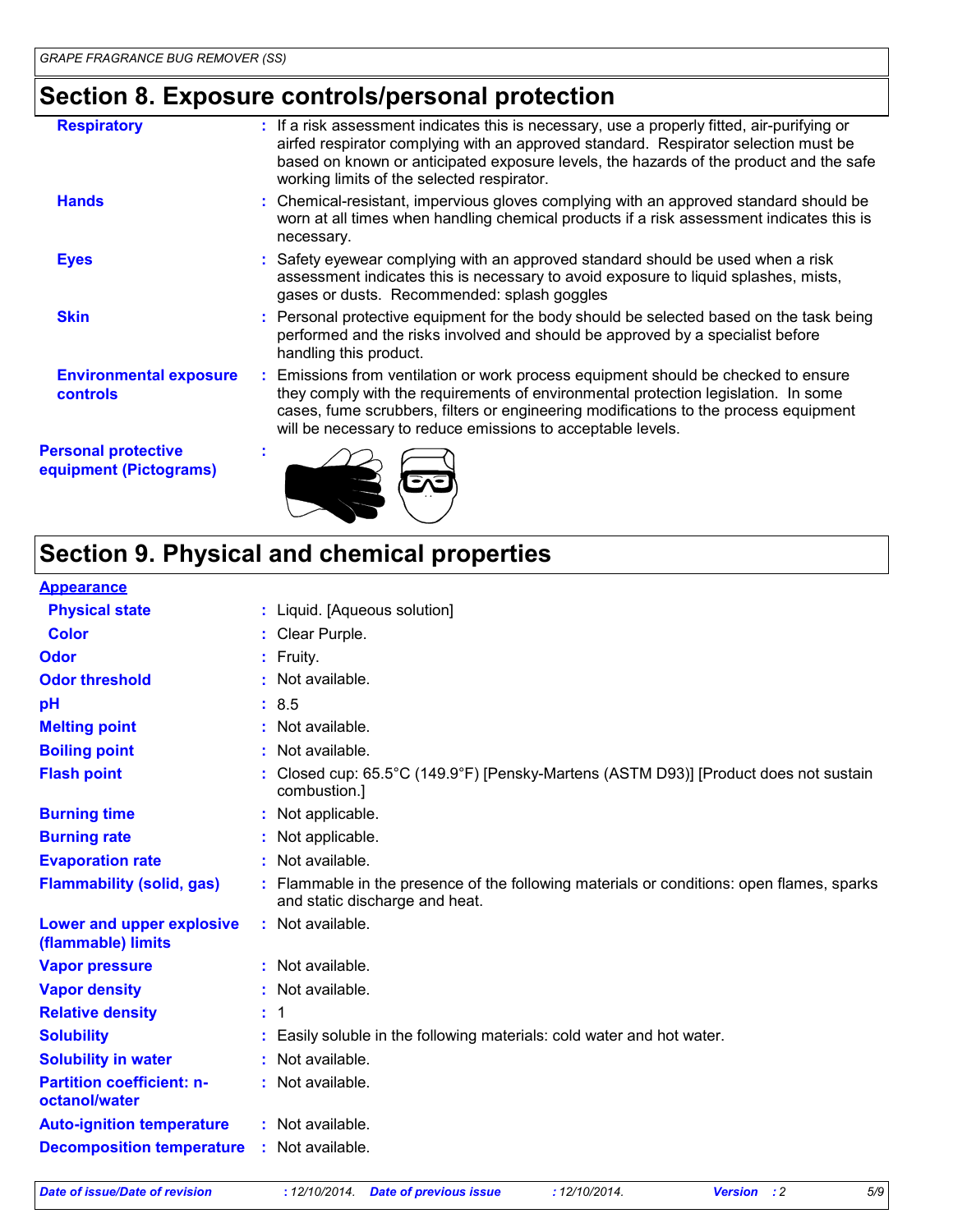### **Section 9. Physical and chemical properties**

| <b>Viscosity</b>            | : Not available.                      |
|-----------------------------|---------------------------------------|
| <b>Elemental Phosphorus</b> | $\pm 0\%$                             |
| <b>VOC content</b>          | $: 15.7 %$ [CARB - Consumer products] |

### **Section 10. Stability and reactivity**

| <b>Reactivity</b>                                   | : No specific test data related to reactivity available for this product or its ingredients.                                                                                                                                                                                                                                                                                                                                                                                                                                                                                                                                                     |  |
|-----------------------------------------------------|--------------------------------------------------------------------------------------------------------------------------------------------------------------------------------------------------------------------------------------------------------------------------------------------------------------------------------------------------------------------------------------------------------------------------------------------------------------------------------------------------------------------------------------------------------------------------------------------------------------------------------------------------|--|
| <b>Chemical stability</b>                           | : The product is stable.                                                                                                                                                                                                                                                                                                                                                                                                                                                                                                                                                                                                                         |  |
| <b>Possibility of hazardous</b><br><b>reactions</b> | : Under normal conditions of storage and use, hazardous reactions will not occur.                                                                                                                                                                                                                                                                                                                                                                                                                                                                                                                                                                |  |
| <b>Conditions to avoid</b>                          | : Avoid all possible sources of ignition (spark or flame). Do not pressurize, cut, weld,<br>braze, solder, drill, grind or expose containers to heat or sources of ignition.                                                                                                                                                                                                                                                                                                                                                                                                                                                                     |  |
| <b>Incompatible materials</b>                       | : Extremely reactive or incompatible with the following materials: oxidizing materials.                                                                                                                                                                                                                                                                                                                                                                                                                                                                                                                                                          |  |
| <b>Hazardous decomposition</b><br>products          | : Under normal conditions of storage and use, hazardous decomposition products should<br>not be produced.                                                                                                                                                                                                                                                                                                                                                                                                                                                                                                                                        |  |
| <b>Storage</b>                                      | : Store in accordance with local regulations. Store in a segregated and approved area.<br>Store in original container protected from direct sunlight in a dry, cool and well-ventilated<br>area, away from incompatible materials (see Section 10) and food and drink. Store<br>locked up. Eliminate all ignition sources. Separate from oxidizing materials. Keep<br>container tightly closed and sealed until ready for use. Containers that have been<br>opened must be carefully resealed and kept upright to prevent leakage. Do not store in<br>unlabeled containers. Use appropriate containment to avoid environmental<br>contamination. |  |

### **Section 11. Toxicological information**

#### **Information on toxicological effects**

#### **Carcinogenicity**

#### **Classification**

| <b>Product/ingredient name</b>                                               | <b>ACGIH</b>                                          | <b>IARC</b>                                                                                                                                                                                                            | <b>EPA</b>     | <b>NIOSH</b>  | <b>NTP</b>         | <b>OSHA</b>    |
|------------------------------------------------------------------------------|-------------------------------------------------------|------------------------------------------------------------------------------------------------------------------------------------------------------------------------------------------------------------------------|----------------|---------------|--------------------|----------------|
| 2-butoxyethanol                                                              | A <sub>3</sub>                                        | 3                                                                                                                                                                                                                      | $\overline{a}$ |               |                    | $\blacksquare$ |
| <b>Information on the likely</b>                                             |                                                       |                                                                                                                                                                                                                        |                |               |                    |                |
| routes of exposure                                                           |                                                       | Dermal contact. Eye contact. Inhalation.                                                                                                                                                                               |                |               |                    |                |
| <b>Potential acute health effects</b>                                        |                                                       |                                                                                                                                                                                                                        |                |               |                    |                |
| <b>Eye contact</b>                                                           |                                                       | : Causes serious eye damage.                                                                                                                                                                                           |                |               |                    |                |
| <b>Inhalation</b>                                                            |                                                       | May give off gas, vapor or dust that is very irritating or corrosive to the respiratory<br>system. Exposure to decomposition products may cause a health hazard. Serious<br>effects may be delayed following exposure. |                |               |                    |                |
| <b>Skin contact</b>                                                          | : Causes skin irritation.                             |                                                                                                                                                                                                                        |                |               |                    |                |
| <b>Ingestion</b>                                                             |                                                       | : Harmful if swallowed. May cause burns to mouth, throat and stomach.                                                                                                                                                  |                |               |                    |                |
| Symptoms related to the physical, chemical and toxicological characteristics |                                                       |                                                                                                                                                                                                                        |                |               |                    |                |
| <b>Eye contact</b>                                                           | pain<br>watering<br>redness                           | : Adverse symptoms may include the following:                                                                                                                                                                          |                |               |                    |                |
| <b>Inhalation</b>                                                            | No specific data.                                     |                                                                                                                                                                                                                        |                |               |                    |                |
| <b>Skin contact</b>                                                          | pain or irritation<br>redness<br>blistering may occur | : Adverse symptoms may include the following:                                                                                                                                                                          |                |               |                    |                |
| <b>Ingestion</b>                                                             | stomach pains                                         | : Adverse symptoms may include the following:                                                                                                                                                                          |                |               |                    |                |
| <b>Date of issue/Date of revision</b>                                        |                                                       | : 12/10/2014. Date of previous issue                                                                                                                                                                                   |                | : 12/10/2014. | <b>Version</b> : 2 | 6/9            |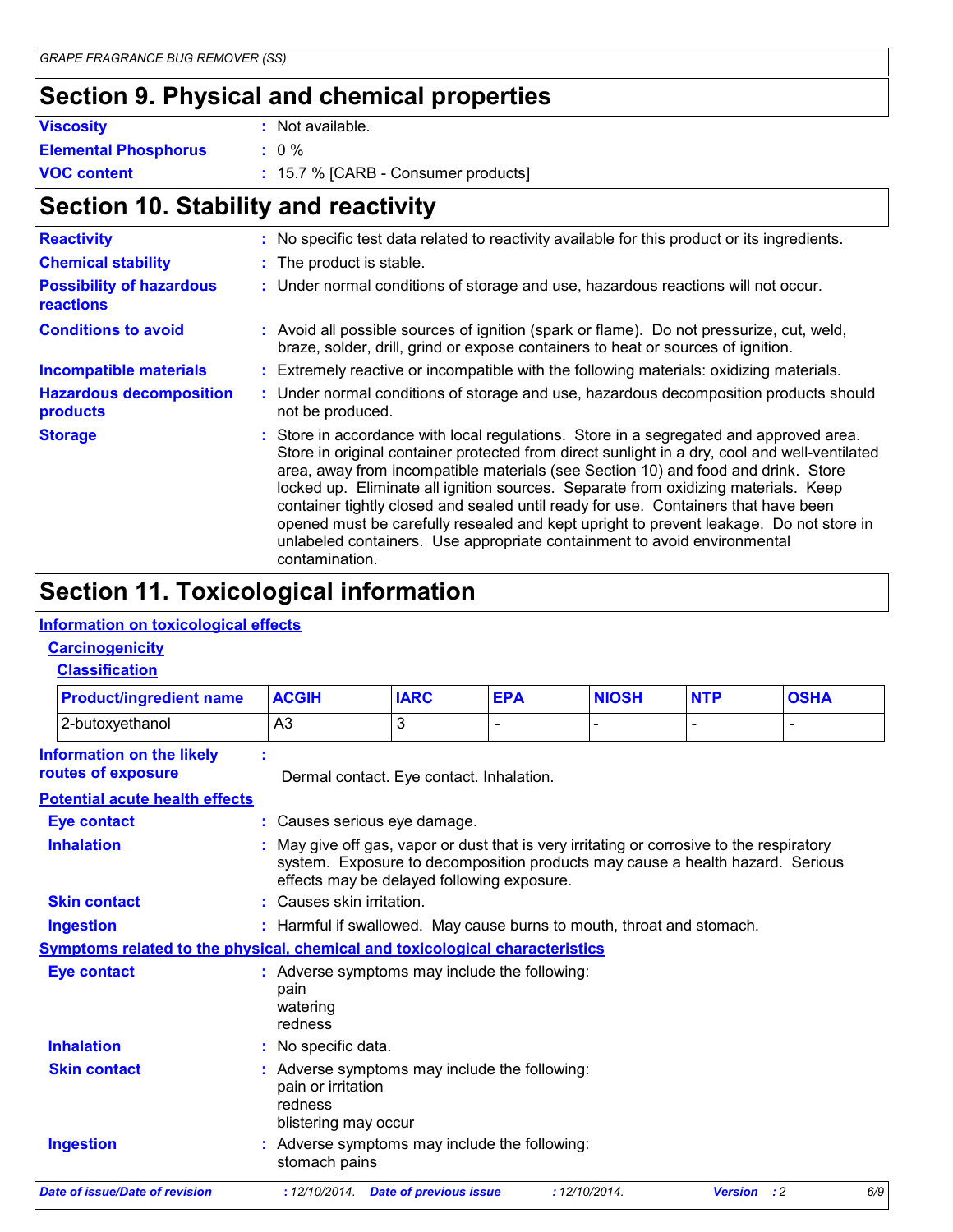### **Section 11. Toxicological information**

|                                         | Delayed and immediate effects and also chronic effects from short and long term exposure |  |  |
|-----------------------------------------|------------------------------------------------------------------------------------------|--|--|
| <b>Short term exposure</b>              |                                                                                          |  |  |
| <b>Potential immediate</b><br>effects   | $:$ Not available.                                                                       |  |  |
| <b>Potential delayed effects</b>        | : Not available.                                                                         |  |  |
| <b>Long term exposure</b>               |                                                                                          |  |  |
| <b>Potential immediate</b><br>effects   | : Not available.                                                                         |  |  |
| <b>Potential delayed effects</b>        | : Not available.                                                                         |  |  |
| <b>Potential chronic health effects</b> |                                                                                          |  |  |
| Not available.                          |                                                                                          |  |  |
| <b>General</b>                          | : No known significant effects or critical hazards.                                      |  |  |
| <b>Carcinogenicity</b>                  | : No known significant effects or critical hazards.                                      |  |  |
| <b>Mutagenicity</b>                     | : No known significant effects or critical hazards.                                      |  |  |
| <b>Teratogenicity</b>                   | : No known significant effects or critical hazards.                                      |  |  |
| <b>Developmental effects</b>            | : No known significant effects or critical hazards.                                      |  |  |
| <b>Fertility effects</b>                | : No known significant effects or critical hazards.                                      |  |  |
| <b>Numerical measures of toxicity</b>   |                                                                                          |  |  |
| <b>Acute toxicity estimates</b>         |                                                                                          |  |  |
| <b>Route</b>                            | <b>ATE value</b>                                                                         |  |  |
| Oral<br>Dermal                          | 1195.2 mg/kg<br>4086.6 mg/kg                                                             |  |  |
| Inhalation (vapors)                     | 73.74 mg/l                                                                               |  |  |

### **Section 12. Ecological information**

#### **Ecotoxicity :**

: Not available.

#### **Aquatic ecotoxicity**

Not available.

#### **Section 13. Disposal considerations**

**Waste disposal :**

The generation of waste should be avoided or minimized wherever possible. Empty containers or liners may retain some product residues. This material and its container must be disposed of in a safe way. Dispose of surplus and non-recyclable products via a licensed waste disposal contractor. Disposal of this product, solutions and any byproducts should at all times comply with the requirements of environmental protection and waste disposal legislation and any regional local authority requirements. Avoid dispersal of spilled material and runoff and contact with soil, waterways, drains and sewers.

#### **RCRA classification :** D001 [Flammable]

**Disposal should be in accordance with applicable regional, national and local laws and regulations.**

**Refer to Section 7: HANDLING AND STORAGE and Section 8: EXPOSURE CONTROLS/PERSONAL PROTECTION for additional handling information and protection of employees.**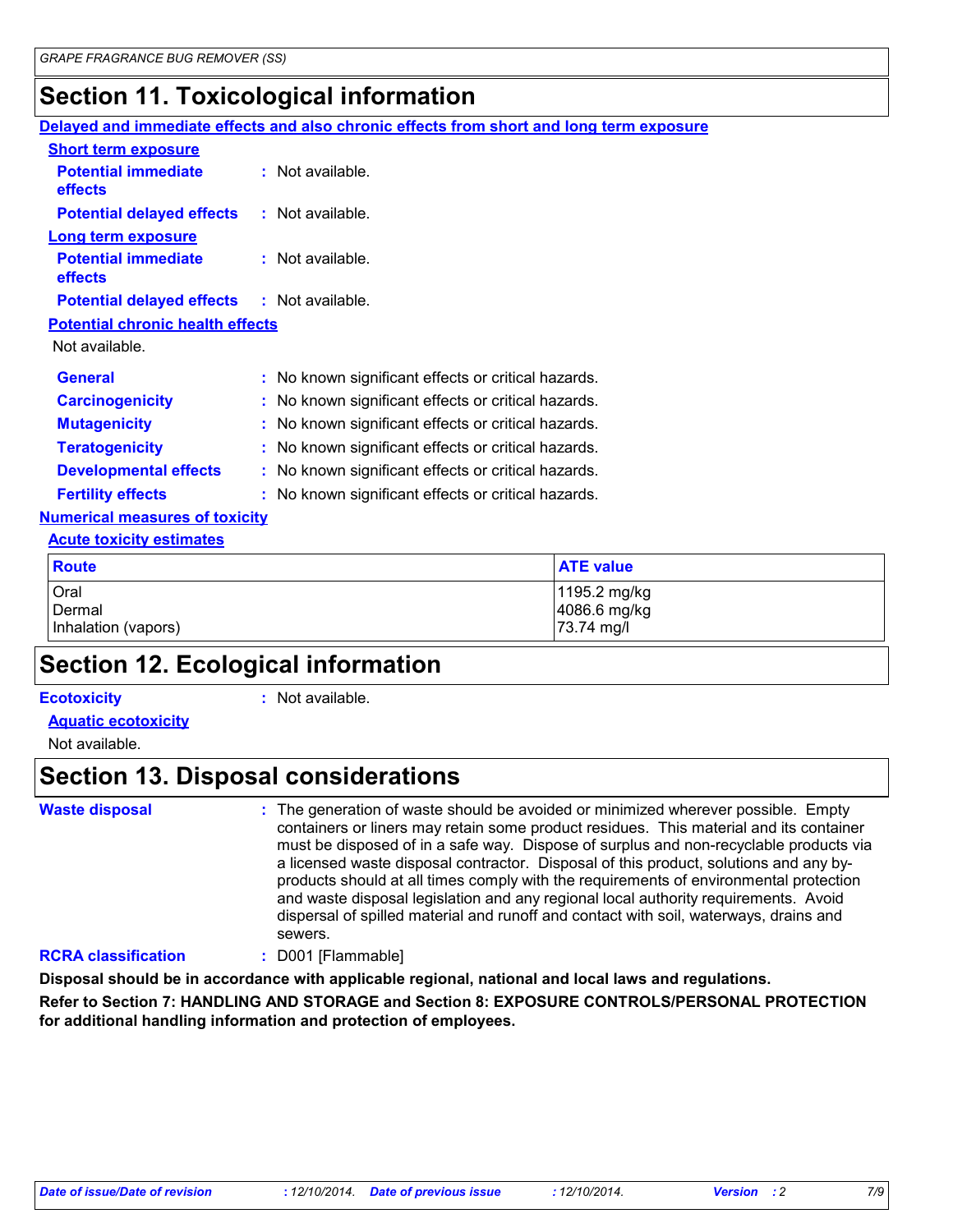### **Section 14. Transport information**

**IATA/IMDG/DOT/TDG: Please refer to the Bill of Lading/receiving documents for up to date shipping information.**

### **Section 15. Regulatory information**

| <b>U.S. Federal regulations</b>                                                   |  | : TSCA 12(b) one-time export: No products were found.                     |  |  |
|-----------------------------------------------------------------------------------|--|---------------------------------------------------------------------------|--|--|
|                                                                                   |  | TSCA 12(b) annual export notification: No products were found.            |  |  |
|                                                                                   |  | United States inventory (TSCA 8b): All components are listed or exempted. |  |  |
|                                                                                   |  | <b>CERCLA:</b> Hazardous substances.: 2-butoxyethanol;                    |  |  |
| <b>EPA Registration Number</b>                                                    |  | : Not available.                                                          |  |  |
| <b>Clean Air Act Section 112</b><br>(b) Hazardous Air<br><b>Pollutants (HAPs)</b> |  | : Not listed                                                              |  |  |
| <b>SARA 302/304</b>                                                               |  |                                                                           |  |  |
| <b>Composition/information on ingredients</b>                                     |  |                                                                           |  |  |
| No products were found.                                                           |  |                                                                           |  |  |
| <b>SARA 304 RQ</b>                                                                |  | : Not applicable.                                                         |  |  |
| <b>SARA 311/312</b>                                                               |  |                                                                           |  |  |
| <b>Classification</b>                                                             |  | $:$ Fire hazard                                                           |  |  |

Immediate (acute) health hazard

#### **SARA 313**

|                              | <b>Product name</b> | <b>CAS number</b> | $\frac{9}{6}$ |
|------------------------------|---------------------|-------------------|---------------|
| <b>Supplier notification</b> | 2-butoxyethanol     | 111-76-2          | $10 - 20$     |

SARA 313 notifications must not be detached from the SDS and any copying and redistribution of the SDS shall include copying and redistribution of the notice attached to copies of the SDS subsequently redistributed.

#### **State regulations**

| <b>Massachusetts</b> | : The following components are listed: 2-BUTOXYETHANOL                    |
|----------------------|---------------------------------------------------------------------------|
| <b>New York</b>      | : None of the components are listed.                                      |
| <b>New Jersey</b>    | : The following components are listed: 2-BUTOXY ETHANOL; BUTYL CELLOSOLVE |
| <b>Pennsylvania</b>  | : The following components are listed: ETHANOL, 2-BUTOXY-                 |

#### **California Prop. 65**

**WARNING:** This product contains less than 1% of a chemical known to the State of California to cause birth defects or other reproductive harm.

| Ingredient name | <b>Cancer</b> | <b>Reproductive</b> | No significant risk<br>level | <b>Maximum</b><br>acceptable dosage<br><b>level</b> |
|-----------------|---------------|---------------------|------------------------------|-----------------------------------------------------|
| methanol        | No.           | Yes.                | No.                          | No.                                                 |

#### **Canada**

**Canadian lists**

- 
- **Canadian NPRI :** The following components are listed: 2-Butoxyethanol
- **Canada inventory :** All components are listed or exempted.

**Canadian PCP/DIN Number :** Not available.

**International regulations**